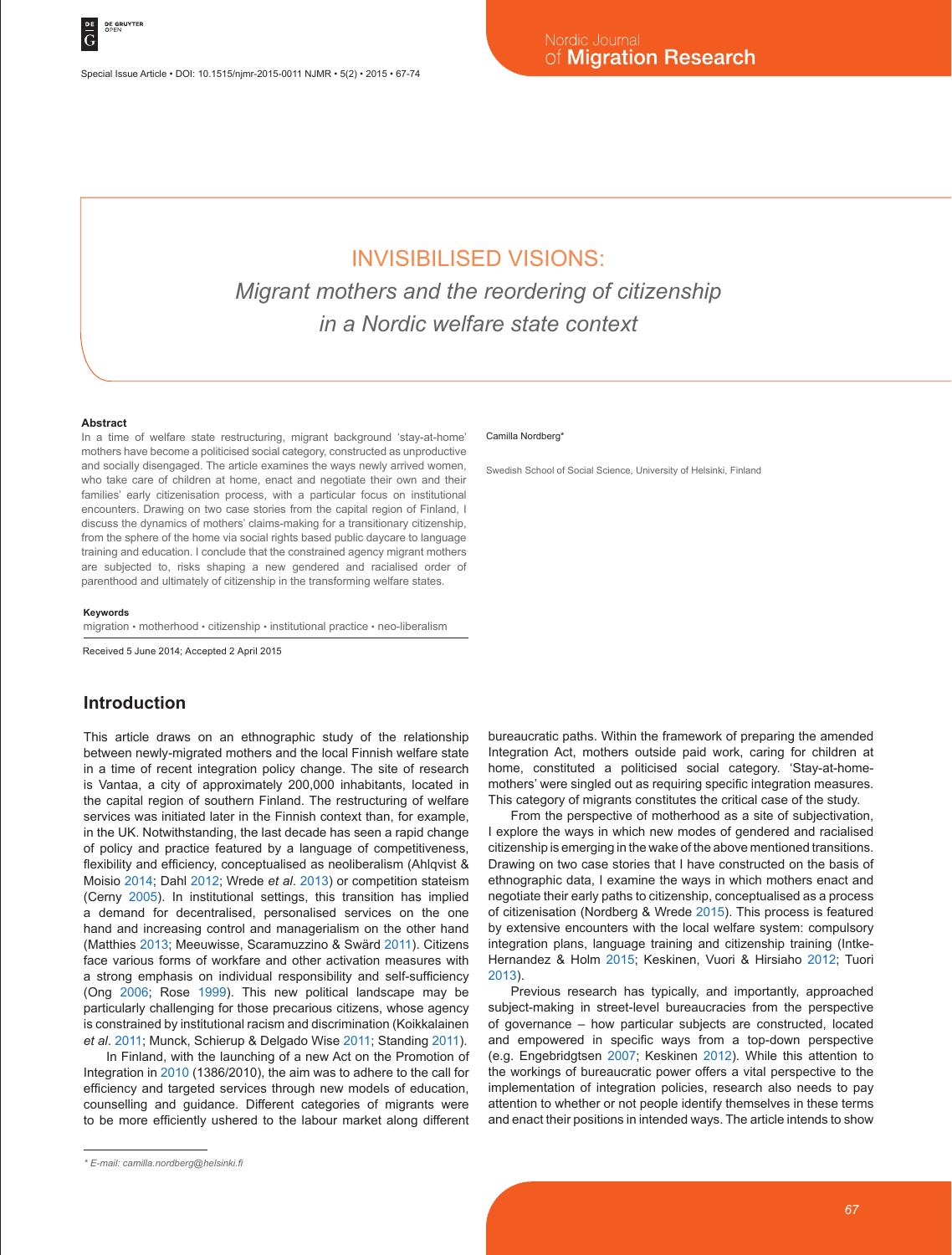how migrant mothers position themselves outside the predefined imagery of the passive and socially disengaged migrant woman (see also Nordberg & Wrede 2015).

## **Migrant motherhood as a site of subjectivation**

Citizen subjects are in this contribution understood as activated and given meaning to in immediate interaction with the 'outer world'. Thus, the notion of the subject transgresses an individual psychological element related to the 'free will' and the construction of the self (Mansfield 2000). Scholarly work on subjectivation or subject-making has importantly shed light on the ways in which neoliberal policy rationales shape and reorder the position of different citizen subjects according to social divisions of gender, race, sexuality and social class (Ong 2006; Näre & Nordberg forthcoming; Salazar-Parrenas 2001). Less specific attention has been paid to the social category of civic status and family form, how the notion of the individual as part of a 'family' is managed in neoliberal migration policy making and institutional practice (see, however, Lippert & Pyykkönen 2012; Martin 2012).

From the perspective of the citizen subject, previous research has pointed out how motherhood, on the one hand, has been conceptualised as a political duty of citizenship, and, on the other hand, as denoted to the private rather than public sphere, non-recognised as a practice of citizenship (Erel 2011). Such feminist critique relates to the denial of motherhood as fundamental to reproducing the state and as 'subsidizing the welfare state through unpaid reproduction and care work in the home' (Pateman 1992, cited in Erel 2011: 696). Furthermore, whereas motherhood not only reproduces the state, but also the ethnic nation, migrant motherhood has become a contradictory symbol of the tensions between multicultural tolerance and nationalist anxiety in global modernity (Lewis 2005; Vuori 2012; Yuval-Davis 1997). The feminist scholarly debate has shed light on the ways in which racialisation adds to the gendered nature of parenthood through discourses of the oppressed, backward, non-participatory migrant mother on the one hand and the 'exotic other' on the other hand, obscuring the heterogeneity of parenthood (De Souza 2004).

Following from the understanding of the 'self' as an embedded subject, it becomes analytically meaningful to explore notions of locality, of places and spaces of formal and informal interaction. While space can be global and abstract, 'place' is best understood as 'the experience of a particular location with some measure of groundedness (however, unstable), sense of boundaries (however, permeable), and connection to everyday life' (Escobar 2001, 140). Institutionally situated everyday life experience has largely been overlooked in migration studies. Alongside identifying universal hierarchies of migrant subordination, an exploration of everyday life interaction is essential for unfolding the materialisation of potentially oppressive discourse and practice. Importantly, a focus on the 'local' both defines the object of analysis and points to possibly changing scales and forms of governing whereby the local has become a particular site of governing practices (i.e. Stenson 2008). In the Finnish integration context, decentralisation of state governance has implied increased responsibility and freedom for municipalities to develop services for newly arrived migrants, with a stronger emphasis on project-based practices and local NGO collaboration (Tuori 2013; Vuori 2012).

Subsequently, this contribution sees migrant motherhood as defined by a situated subject relationship to a specific, although transforming, institutional–political location. Moreover, I understand newly-arrived mothers as citizens in the making. In the study, the notion of citizenship is approached through practices of *citizenisation*, the interplay between migrants' negotiations and acts of citizenship and the normative practices of welfare state incorporation played out in local street-level encounters (Nordberg & Wrede 2015). This interplay is defined by the negotiation and contestation of ideas and images of the 'decent' or 'ideal' citizen (Nordberg 2007). For example, as Scuzzarello (2008) has noted in the case of Sweden, the wish to 'help' immigrants to integrate into Swedish society is related to conceptions of what is held to be morally right and normal to do. However, despite potentially good intentions, the normative boundaries of the majority are often reproduced in relation to representations of the other as a socially less efficient subject who needs to undergo a process of socialisation. Policies of integration or assimilation thus tend to reflect historical, cultural, and structural relationships of the receiving society, often in relation to former colonial and mediated imaginaries (Keskinen 2012; Mulinari *et al*. 2009; Lewis 2005).

## **The location of research and its political institutional framework**

In Finnish integration policy discourse, the neoliberal turn has brought about political consensus on the need to integrate migrants 'more efficiently', in line with the general rationale of welfare policy change. Previous integration policy measures were more *ad hoc,* reacting to the slow increase of immigration in the 1990s, initially through return and marriage migration, and reflecting the comparatively low share of refugees and asylum seekers. During the last decade, demographic transformations and a shortage of labour in certain sectors of the labour market, alongside the managerialist restructuring of working life, has brought labour recruitment issues to the political agenda (Lillie 2012; Näre & Nordberg forthcoming). While the annual average number of asylum seekers has been as low as 2000–5000, the number of temporary short-term migrants arriving in Finland has been estimated to around 50,000 (Ministry of the Interior 2013). The number of foreign-born residents is still comparatively low, only 5.3% of the Finnish population is born outside the country (Statistics Finland 2014).

With the new Act on the Promotion of Integration (1386/2010), the aim was to broaden the target group to apply to all migrants with a residence permit, not only to refugees and people outside the labour market. It includes the trial programme *Participative Integration in Finland,* through which municipalities and third sector organisations were provided funding for developing project based, creative and new modes of early societal incorporation. Many of the projects were established for 'special needs' groups, such as the elderly, stay-at-home parents, 'illiterate' migrants, all categorised as residents *not aiming to access the labour market* at this stage (sic!) (Tarnanen *et al*. 2013; also Vuori 2012). Formally, thus stay-at-home parents constituted one target category. However, in the preparatory documents, concerns were explicitly raised for stay-at-home-mothers (rather than parents):

It is necessary to assure that all family members, also for example mothers from families with many children, get access to integration training. /.../ The aim is to support the family's, particularly the mother's, stronger societal involvement (Ministry of the Interior 33/2009).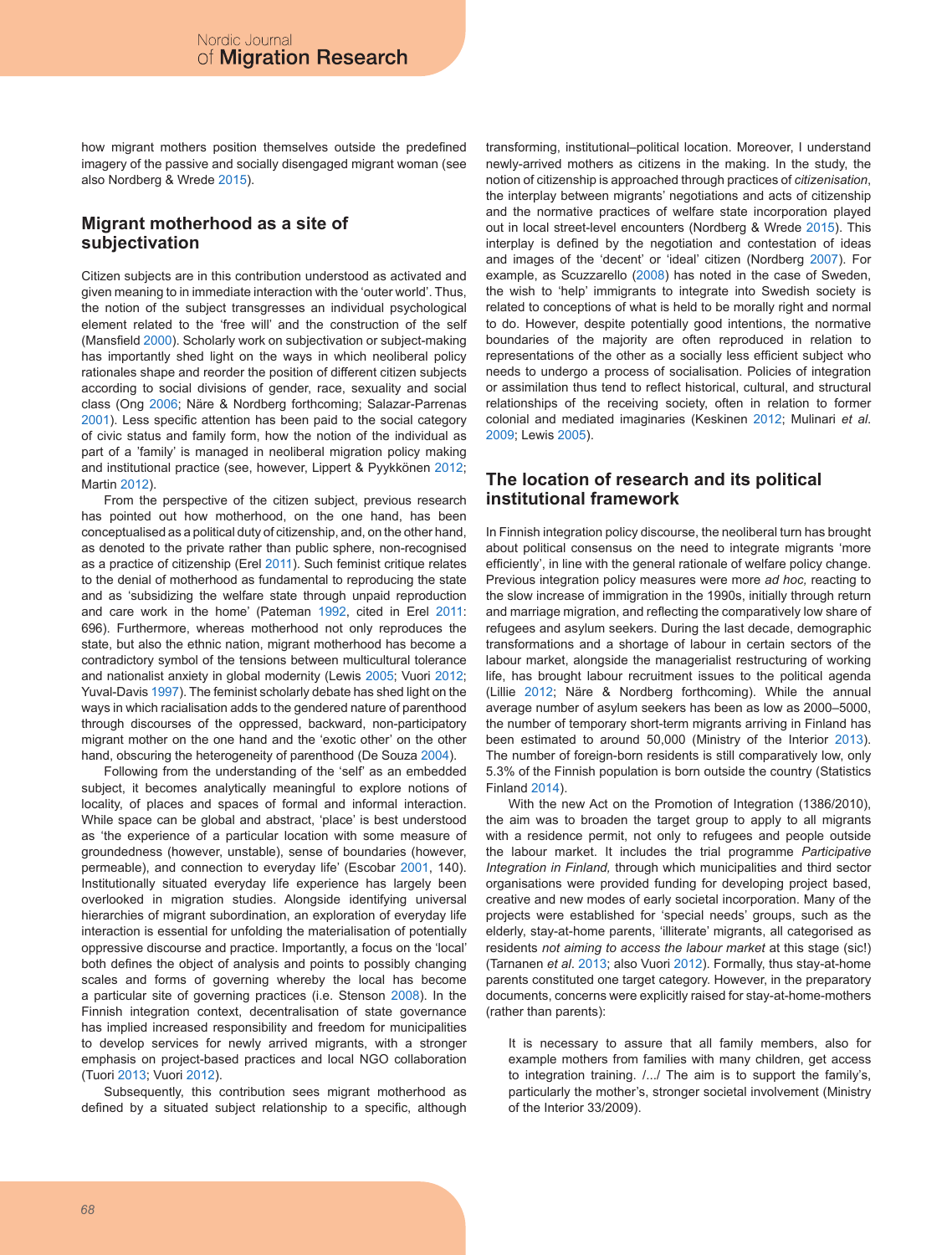Alongside language learning projects, different 'mother-and-child activity groups' constituted the core terrain of the personalised welfare services emerging in the wake of the amended Act (Hirsiaho & Vuori 2012; Intke-Hernandez & Holm 2015). My research kicked off in liaison with a project at the Department of Adult Social Work in the city of Vantaa, *Capable Parent* (fi: Osaava vanhempi), targeted at stay-at-home-mothers. The project organises Finnish language training for parents who take care of small children at home and who, consequently, cannot participate in regular fullday language or integration training courses. A childminder is contracted to care for the children during the classes. Furthermore, parents can participate in children's and parents' activity groups. Alongside language training, these get-togethers are intended to offer societal and cultural information and everyday know-how (see Intke-Hernandez & Holm 2015). The trial project started in April 2011 and continued until June 2013. Generally, these project based measures are paralleled with a stronger emphasis on counselling staff, typically temporarily employed native speaking workers, to assist with paperwork and other tasks that make for a smoother interaction.

In year 2013, 11.6% of the 205,300 inhabitants of Vantaa were foreign born. The proportion of foreign born has been rising rapidly: Still, in 2005, the share of foreign-born was only 5.8%. Currently, more than 100 different native languages are registered in Vantaa. Russian speakers constitute 22% of non-national native-language speakers, Estonian speakers 19% and Somali speakers 8%. They are followed by Albanian, Vietnamese and Arabic mother tongue speakers (City of Vantaa 2014).

#### **Researching migrant background mothers' early citizenisation practices**

The ethnographic stories that I have constructed for this article draw on the first phase of an ongoing 5-year study. Interviews and observation sessions are regularly carried out in different neighbourhoods in Vantaa with women who meet the sampling criteria of not being involved in paid work or full-time education, but taking care of their children at home. By the time of the first interview, the study participants should have moved to Vantaa within the last 12 months. For some of the women, Vantaa is the first place of residence, while others have moved from reception centres in other parts of Finland. Many have a refugee or asylum-seeker background, but some of the women are so-called return migrants of Finnish decent, labour migrants, or migrants who have moved to Finland because of family ties or studies. The women come from Iraq, Afghanistan, Somalia, Spain, Moldova, Syria, Morocco, Angola, Congo, Thailand, Romania, Kosovo, Nigeria and Russia.

I have found the women through the local welfare authorities, which means that all participants at least once have been in touch with the local welfare services. In practice, the street-level workers ask women who meet the sampling criteria above whether they agree to be contacted by a researcher conducting a study on migrant motherhood in Finland. The workers then provide me with contact details. Depending on the linguistic situation, I either call them myself or with an interpreter to ask permission for an interview, preferably in their home but optionally in a public place, a library or a café.

Following the research design, I interview all new participants once or twice, if needed with an interpreter present. The interviews touch upon themes related to everyday life, visions for the future and the role of integration and welfare services for that future. After the initial interviews we, continuously but irregularly, meet for observation sessions related to institutional encounters. Ideally, we meet up in the morning in the participant's home. We walk together to the appointment, I observe the meeting and then we walk back home together discussing the event. In practice, the observation sessions might be very different. I sometimes receive spontaneous phone calls from women asking me to join them to the unemployment office or to a daycare centre to ask for an opening for their child.

Drawing on interviews and field notes from observation sessions with two of these women, this article illustrates some of the constraints the women face, when trying to establish their early paths to citizenship, or more precisely, what in the eyes of the society is defined as the early path to citizenship. All personal details are changed when considered irrelevant for the analysis (the women's age, the number of children, sometimes also nationality and education). Ethical issues related to anonymity and informed consent are hyphenated due to the position as new settlers with limited social networks and a lack of common language with the majority society, including the researcher. The notion of informed consent is particularly challenging in relation to participants whose educational background makes it difficult to grasp the meaning of being objects or subjects of academic research. Notwithstanding, the securing of participant integrity has continuously been reflected upon with participants, something which is possible due to the repeated encounters.

Access to 'hard-to-reach' populations typically depends on *expert choice sampling,* such as also the initial sampling of this study. The benefits of community–academic collaboration include access to the target group and the possibility to sustain research over time and thereby strengthen the validity and reliability of research (Benoit *et al*. 2005). Simultaneously, such collaboration can be problematic from the point of view of researcher integrity. Sensitive discussions are never reported as part of longer narratives that could identify the participant. Local authority representatives in Vantaa have assisted with the research permit and with establishing initial contacts to the target group, but will not be partners in research. The risk of biased sampling has to be acknowledged when welfare workers are selecting candidates for the study, but most of the time I am contacted by my key contacts at the welfare office after their very first meeting with a woman, at a point when they have not had a chance to establish their own relationship.

#### **Two stories on motherhood, agency and invisibility**

In order to illustrate the contemporary contradictions between topdown welfare policy restructuring, local institutional citizenisation practices and the agency by the individual mothers, I use two case stories – two mothers' attempts to navigate the welfare system in their early negotiations for post-parental-leave citizenship. Thus, both mothers were in a period of transition, looking for child and elder care solutions that would facilitate their access to full-time language training. They were eligible for, and had also attended, the more limited project-based language classes targeted at stay-at-home mothers. They saw these activities as stimulating and as facilitating networking with other mothers, although they questioned whether the courses, the way they were organised, benefitted their language learning. But both of the women were frustrated and wanted to move forward from their situation. They had both worked before coming to Finland and did not identify themselves as voluntarily stay-at-home moms.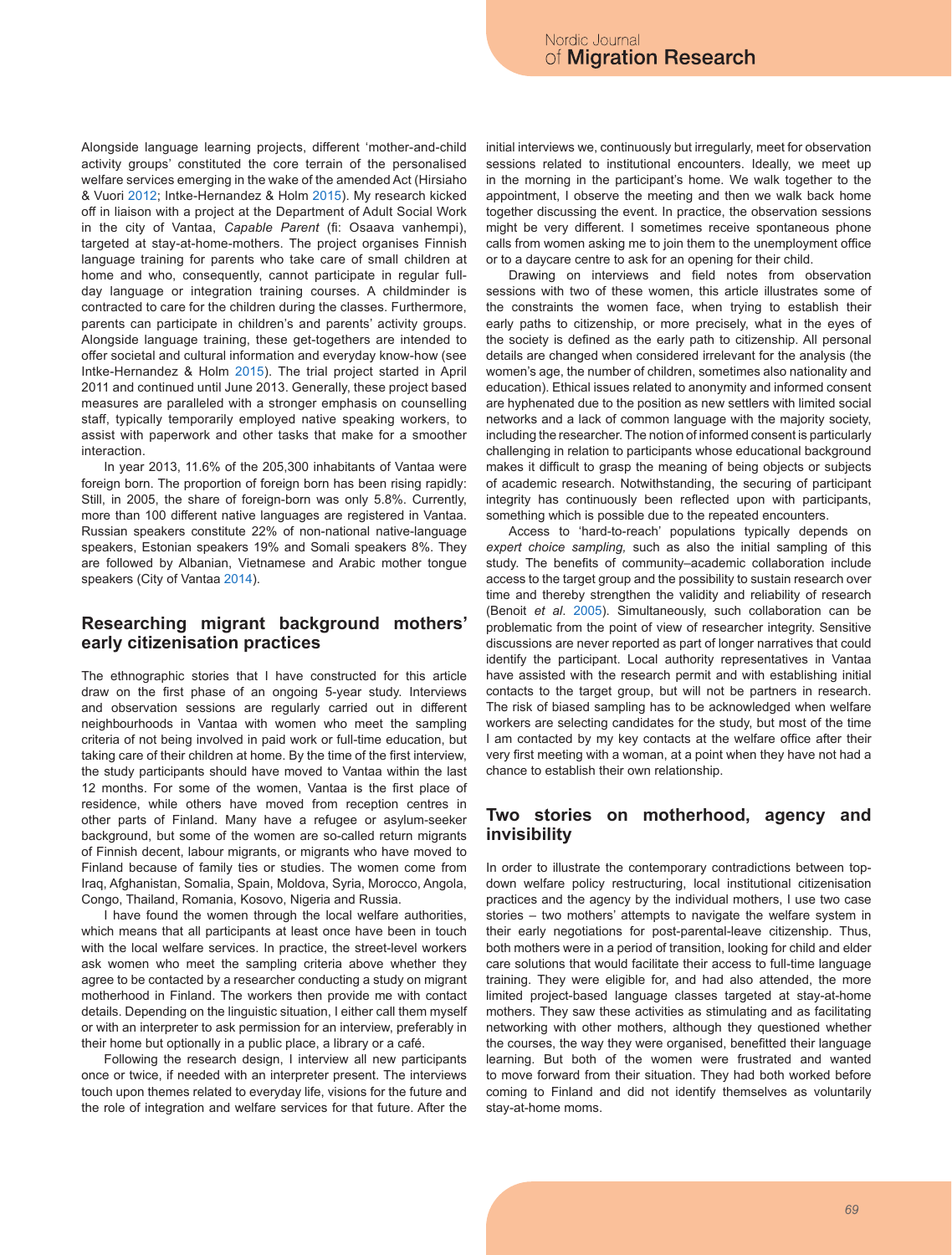I chose the cases of these two women partly due to their similar background as highly educated and speaking fluent English.<sup>1</sup> I could communicate with both of them without an interpreter. The extracts below draw on observation sessions related to visits at their local child health clinic when I met these women for the second time. During observation sessions, I tape recorded part of our discussions, but, for the most part, I draw on written field notes or transcribed oral notes recorded on my way back from the meeting.

## **Amina, mother of two**

Amina is a 29-year-old nurse and human rights activist who was forced to leave Caucasia with her husband in 2010. They were assisted by a human trader. After two years in Finland in different reception centres, they got permanent residency in 2012 and settled in Vantaa with their son, who was born in 2011. A second son was born at the end of 2012. They have no relatives in Finland.

When we met in February 2013, Amina cared for the children at home and her husband attended language classes during the day. They were satisfied with their nice two bedroom apartment in one of the central Vantaa suburbs. They sometimes met up with other families from their home country, although they found little spare time with the two small children. Both Amina and her husband suffered from different kinds of health problems. During our first meeting Amina told me that her older son, Halim, would turn 2 the following month and she thought he would be ready to join the local kindergarten. Amina planned to stay home with the baby, Imad, until he turned 1 later in autumn. As soon as possible after that she would prefer to join a full-time Finnish language class. When we met 2 months later in April, she was very frustrated about her everyday life, about her difficulties to get by without a functioning language.

A: I think, I think about the future, I don't know why I always think about the future. I am the first who look for the future, when the future will come. It is good now, our situation is very good for us here but we still wait for the future./.../

C: Yes yes.

A: Every time we receive some mail for example I have to translate them on computer. It's good that people know English and we can solve the problem…but I think that I am like a child here because I cannot read and I cannot write. So and in our country there were some TV advertisements about the illiteracy and they were saying that illiterates are like the blind people. I feel like the blind people.

I initiated a discussion about the possibility for the children to start kindergarten the following winter. One of the benefits officers at the social welfare office had told Amina that the children can get a daycare placement only after they turn 3 years old, but Amina wanted them to start earlier so that she could join the language classes:

C: And what about… you will be home for a while now with the children and it's difficult for you to attend language courses.

A: Yeah, that's the reason why I haven't joined any classes yet. I am really interested to go to class but I have to wait at least one year, and then after a year when the little boy turns one there should be someone who takes care of my children because the kindergarten is from three years old.

C: The one here, down the road?

A: Yeah. But I think from 1 year old they would accept, but social office said that not for full day.

C: Not for a full day?

A: No, and part of the day is problematic if I am taking courses, how will I manage?

C: Who said that, that you can only get a part-time placement?

- A: It was in the social office.
- C: Okay.
- A: The financial responsible (benefits officer).

Amina was eager to learn Finnish and prepared to consider other care options if her children were not offered public daycare. Indeed, she indicated that she was aware that according to the law she, or actually the child, has so-called subjective right to public daycare. Despite this, she did not really object to or intervene with the point of view expressed by the benefits officer. Articulations of gratitude and approval of available (subordinate) circumstances are commonly identified in accounts of migrants on their encounters with receiving society (Varjonen 2013), Migrants' readiness to adapt conditions a potentially transformative citizenisation process that could generate change in a more profound way at the individual as well as the structural-institutional level.

The interviews and observations brought to light current welfare state challenges, where welfare work has been marked by a fragmentation of the professional landscape. Not only migrants, but service users in general have limited access to qualified social workers, located as part of an increasingly niched space. It seems that a major constraint to equal access to universal public daycare and, subsequently, to language courses is inaccurate or insufficient guidance concerning available options. Traditionally, professional social workers were working holistically with individuals and families and more time was reserved for personal encounters and counselling. However, as Aila-Leena Matthies concludes (2013: 153) 'Social work as a profession currently underlies a process of Othering in its own fields, particularly by a strong influence of managerialism, medicalisation, entrepreneurship and pedagogisation.' The managerialist reframing of social work practice has implied a stronger emphasis on the economic implications of social work practice alongside different forms of control and increased top-down steering, reflecting a transition of focus from the needs of citizens to the needs of the organisations (Meeuwisse, Scaramuzzino & Swärd 2011; cf Bredström & Gruber 2015). Given this shift in professional practice, it is not surprising that participants highly value the more readily accessible welfare workers at the child health clinic, at the welfare office, and in the different classes targeted at stay-at-home mothers for their encouraging peer support. As such, these encounters can compensate for the limited access to qualified social workers. Furthermore, they potentially decrease the power asymmetries featuring welfare work encounters.

When we met on this particular instance, we walked together to the child health clinic where Amina had an appointment. It was a short walk, 15 minutes. I initiated a discussion on her different encounters with social welfare authorities. Amina explained that Merja, a project worker, was the one who provided information about different activities, like the language courses for stay-at-home-mothers, but the family had no contact with their social worker other than once when they needed to get a bank card.

C: But if you need more information about things, who can you ask, practical things that you need help with?

A: Merja (project worker) was the one I asked.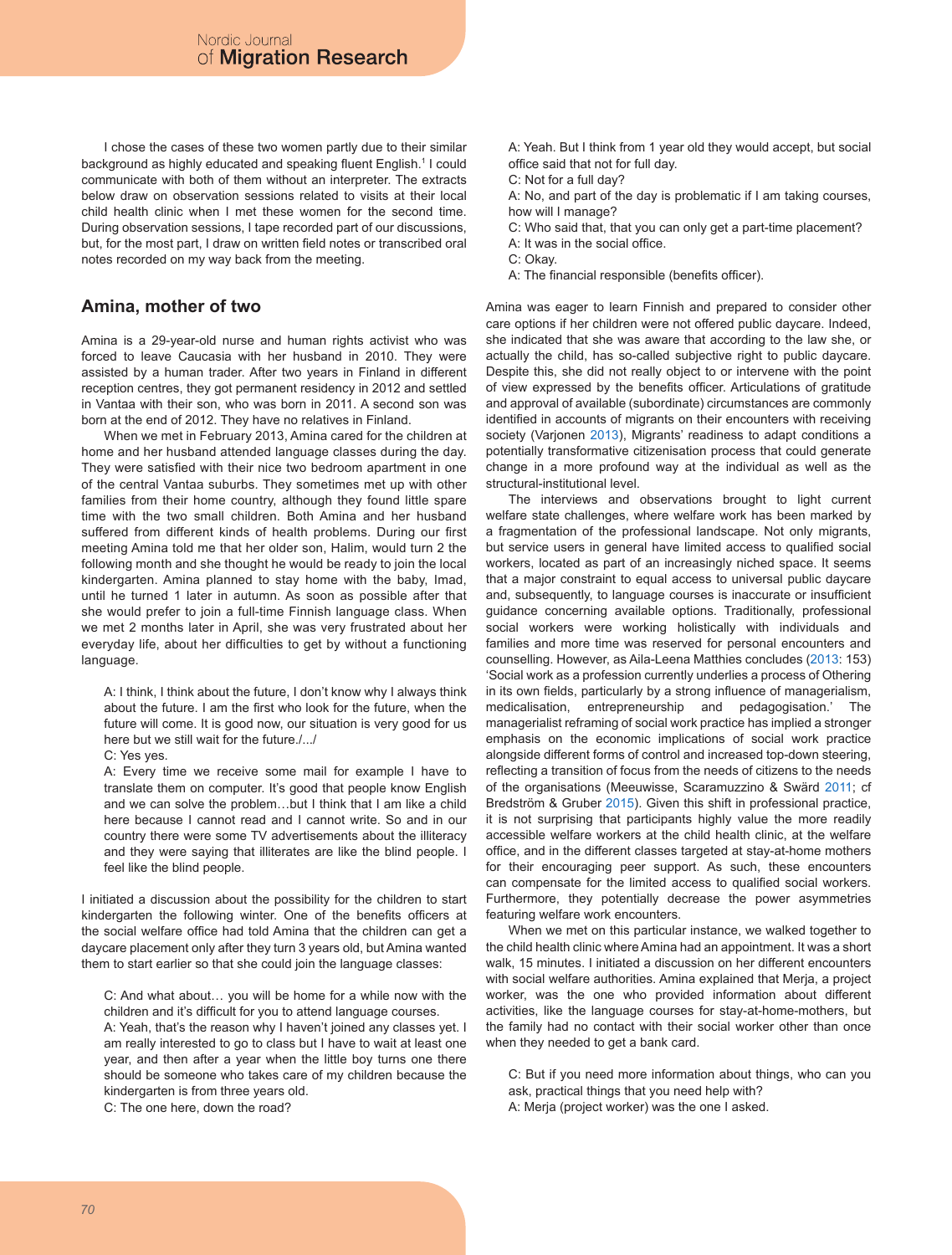C: Do you also see a social worker or is it only the woman who handles money issues?

A: Yes there is another lady, Nina.

C: Nina, okay.

A: Yeah we have, when getting the bank card.

C: Okay yes, but this Nina woman, do you meet her regularly or just when you have some specific issues?

A: No no just one time because of that bank card.

C: Okay so otherwise, outside Merja that you had contact with earlier in the spring, the only one you see regularly is the lady who handles your money, but she's just dealing with the monthly payments?

A: Yeah. With money my husband deals and he goes to Nina.

The empirical data indicated that professional social work for newly arrived migrant families occasionally reaches fathers to a larger extent than mothers. This setup is arguably not due to an active sidestepping of mothers from the social welfare office. Rather, when less time is reserved for other social work than financial support assistance, and any adult family member can handle the related monthly routines, the less mobile adult seldom gets to meet a qualified social worker. This structural condition may jeopardise the women's right to continuous professional guidance and a more long term plan of action.

Amina told me that it was difficult for her to join the language courses for stay-at-home mothers. She went there with her first child but did not continue after her baby was born. At that time she also underwent a surgical operation and experienced practical difficulties, making it difficult for her to join the course.

We arrived at the maternity and child health clinic. Leena, the nurse, was enthusiastic and driven, discussing the children's health issues with Amina in English. She left no real space for Amina to bring up issues she had been concerned about. The discussion was friendly in an asymmetric way. Leena explained in dramatic terms what happens to children's teeth if not properly cleaned, that children might have to be put into narcosis to have them removed. She was concerned about the older boy, Halim, who still woke up to have milk at night. Leena told Amina to think about her own coping and wellbeing. Amina did not say much.

Later Leena asked whether Amina had visited the open daycare centre in the same building. She had not and Leena offered to take us there. Before we left, I decided to mention Amina's thoughts about daycare next winter. Leena suggested that Amina fill in an application form at the daycare centre.

We were shown around by one of the staff who asked Amina if she spoke Finnish and then repeatedly during our stay told her that it is important to learn Finnish and that she can do that here. The lady informed us about the language course and the mother-and-child activity groups where mothers do things together and learn Finnish at the same time. She showed us the wall boards and concluded, laughing, that most of the information was in Finnish except one text about threadworms and one about lice. We talked about daycare and Amina received an English language form to fill in.

We walked together to the train station. Amina told me that when she was pregnant Leena offered her a family worker who would come to their house every morning after the baby was born. Amina did not think she needed any help. She could also not explain why she was offered this help. Amina's story turned out to be one of a mother who had an active public health nurse and was offered quite substantial support for her motherhood yet less support for her autonomous citizenisation process. Hence, the different front-line workers' lacking recognition of Amina's selfhood, of her desires and

ambitions, diminishes the potential to a dynamic, personalised path to citizenship.

#### **Farrah, mother of three**

Farrah is a 25-year-old biology teacher. In 2009 she came to Finland from Iraq with her husband, grandmother and a baby boy. After first having stayed in a reception centre, they got permanent residency and settled in Vantaa in 2012. By the time of the first interview, in spring 2013, the family had three children. Malik was 5 years, Hakim 2 years and Sanaa 6 months old. Farrah's grandmother lived in the same apartment and suffered from dementia. Her condition had deteriorated and she needed constant surveillance and care. The family had no other relatives in Finland. They lived in a rather small apartment in a Vantaa suburb, a bit aside of the main public transport hubs.

It was April 2013 and our second meeting with Farrah. We met at the child health clinic where she had an appointment for the baby. It was a short and efficient visit. The public health nurse explained in English that everything is normal with the baby, everything looks good. We walked back to the house together and I stayed with her while she prepared dinner. The two younger children fell asleep and Malik played games on the computer. Farrah told me she felt rather discouraged. Earlier in the winter her husband had not yet been offered a language class. He then helped Farrah with the children, took Malik to a 4-hour children's club activity and run some errands. Now her husband was attending a full-time language class, coming home late in the afternoon. Farrah thus could not leave the house during the day. She stayed indoors with the three children and her grandmother until her husband arrived. She told me about the week before, how she could not go to a dentist's appointment with her younger girl.

She told me she really wanted to learn Finnish and to go back to university. She would like to arrange daycare for all the children when her baby is around 1 year old, but she had found it difficult to negotiate public care arrangements:

F: Children's daycare, some kindergartens are from 6 months, or from 9 months.

C: Yeah, until 9 months you have the parental leave, but after 9 months it's not unusual.

R: Okay… But the social workers say me, now stay at home with your baby until 2 years. Look after your grandmother. It's not necessary, it's not necessary to start learning the language.

C: Yeah who told you that?

R: No no, they didn't tell, but I think that they will be saying to me, they didn't.

C: They didn't tell you but you think that they will tell you to stay at home for a longer time?

R: Yeah.

C: /…/ It's very common here to go to work when children are small but you can of course choose, it's very different between different Finnish women. Some women stay at home until children are 3 and some go to work.

R: I said to them I want to go, on Friday (to the mother-and-child activity group), I don't know what to do with the grandmother, but they say it's not necessary.

Farrah told me about a friend whose maternity clinic worker contacted the manager of a daycare centre and could arrange daycare for the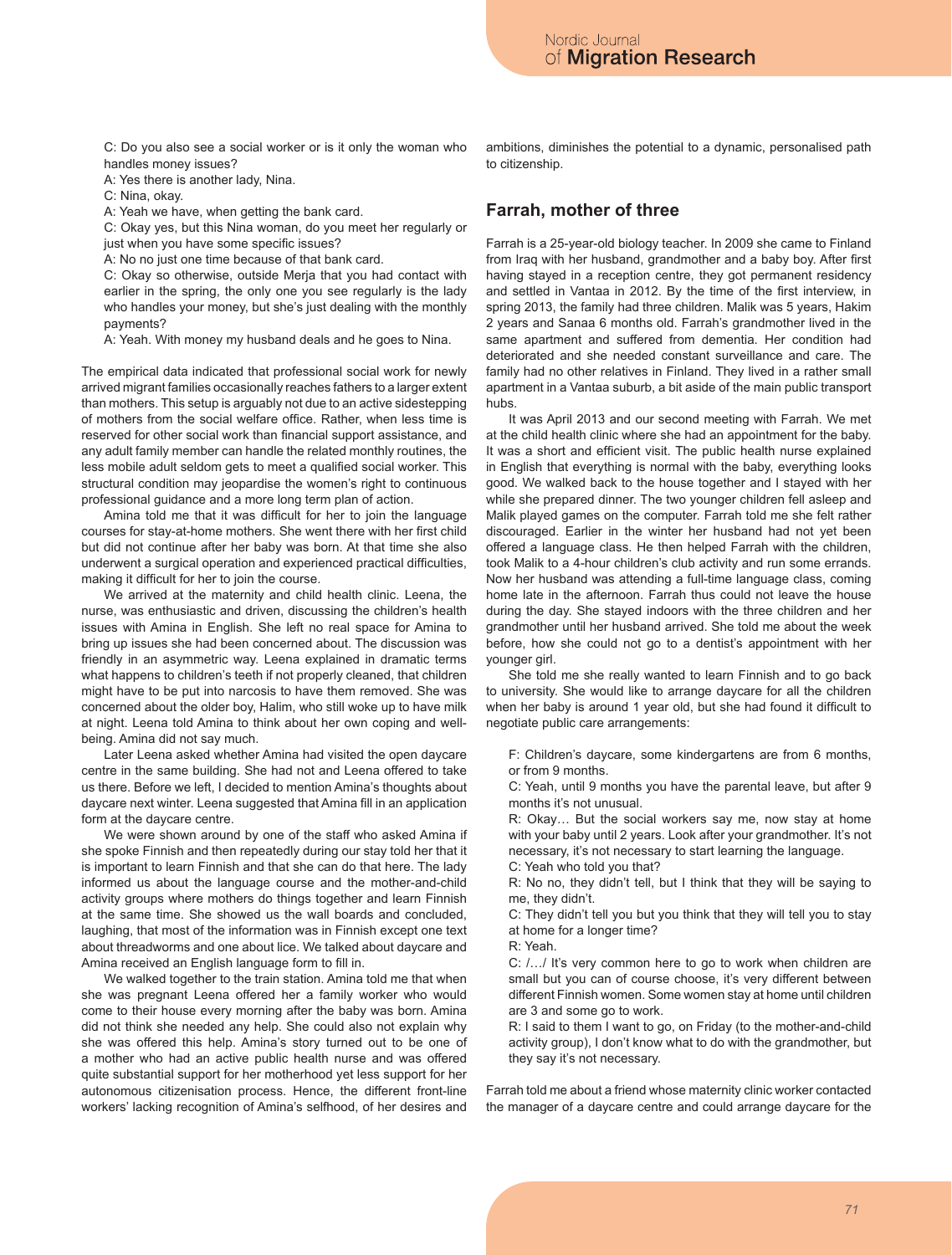older children so she could attend language classes with the baby. That must have been a very good nurse, Farrah concluded. Later, during our discussion, it turned out that Farrah actually had been in touch with her native speaking contact at the local welfare office to apply for a part time kindergarten placement for the older children, but with no success:

T: My, this Arabic speaking woman, she talked to kindergarten's boss and she said that mother still at home, the children will be only in kerho (4-hour children's club activity).

C: Yes but it's actually against the law. It is. I think that they sometimes give this advice but it's her personal opinion, it's not really legal.

R: I know a lot of women here from my country, they are at home with the babies but they, the older children go to kindergarten.

I asked Farrah about her other contacts to the welfare office, about what kind of help she had asked for. It turned out that she had actively tried to find a solution to their situation. She was rather familiar with the different care and support schemes available. She had discussed the informal carer allowance with a benefits officer at the welfare office, but learned that it might reduce the social welfare support. If so, the family would end up with the same monthly allowance anyway and it would make no sense to apply. Farrah did not think the benefits officer sorted out this issue since she had the discussion already a while ago. I told her what I knew about the informal care scheme, that it not only is about the symbolic financial compensation, but also entails the right to other forms of support, like days off for informal care providers.<sup>2</sup>

Farrah had then been in touch with her social worker, benefits officer, the native speaking contact, as well as the home care manager. According to the latter, the home care team could have assisted with bathing but not with looking after the grandmother if Farrah wanted to go out with the boys. Farrah told me she did not need help with bathing. On the contrary to Amina's story, Farrah's case highlights a remote relationship to the local welfare state with lacking external support for both her motherhood and her citizenisation process. While the institutional encounters accounted for in these stories should not be understood as representative of a unified practice, they do illustrate an emerging contradiction between policy objectives of activation and self-sufficiency and street-level bureaucratic interactions, drawing on their very own rationales. This gap is arguably enforced by the current misrecognition of professional, qualified social work as a holistic practice.

#### **Reflections on the reordering of motherhood and citizenship**

In the context of welfare state change, migrant mothers have come to be thought of as particularly vulnerable, unproductive and socially disengaged individuals (e.g. Ministry of the Interior 2009). Such discourse on the backward, isolated migrant mother can arguably be conceptualised as a moral panic, as public anxiety about a perceived lack of integration, or wrong kind of integration, as representing values not at tune with the ideals of the dominant liberal society, particularly with regard to gender equality. Such concern about migrant background women 'out of place' being responsible for the upbringing of future citizens is, at policy level, managed by 'empowering' measures to involve stay-at-home mothers in activities 'outside home'. At a rhetoric level, the aim is to get these women as soon as possible into language training, education and work, along individually adapted paths.

While the new service structures in many ways were well received by the participating mothers, the challenge from the point of view of equality is that these targeted measures proved not to efficiently communicate with the broader, universal public service provision. The local welfare state was accessible and available, but it was difficult for the mothers to be listened to (cf. Engebrigtsen 2007).

Following the marketisation and fragmentation of services, newly arrived families do not have a regular contact with a professional social worker, but are actively 'managed' by numerous institutional contacts. Participants do not account for situations in which professionals, health care or social workers would encourage them to apply for public daycare and full-time language training when the youngest child is under 2 years of age. Subsequently, the 'efficient' transition to a post-parental-leave citizenship becomes challenging.

 The case analyses show how institutional encounters (rather) are dominated by a gendered and racialised streamlining of migrant background mothers' early paths to citizenship, reflected in the disparate understandings of the state of a 'spatial limbo'. While migrant background mothers articulate their subjectivities through a sense of active frustration, that frustration is not necessarily recognised by welfare institutions, generally denoting migrant mothers as passive, less transformative subjectivity. Subsequently, the desire to selfsufficiency (cf. Ong 2006; Rose 1999) – the desire to take advantage of the 'women-friendly' social policy schemes at equal terms with any Finnish woman – appears to be left un-noted. Becoming a citizen is about constructing oneself as an agent, but arguably also about how one is normatively constituted by the larger society (Cederberg 2014; Nordberg 2006). In this study, the normative and educative role welfare workers take on is not objected by the women, but they try to be creative and find alternative strategies, claiming moral space as future citizens through discourses of the active migrant family, familiar from previous research on experiences of negotiated resettlement (Erel 2011). The two women narrated themselves as defined by their own capacities and resources to counteract the vulnerabilities emerging in the wake of the migration process. The data shows how being a stay-at-home parent is not always a choice, as implicitly suggested in the policy-framework but may be the only option offered to migrant women and men with little knowledge about the local welfare system.

Also the feminist scholarly debate in Northern Europe has been engaged with the strong emphasis on paid work in the Nordic gender model, suggesting that it may be biased, particularly subordinating migrant background women through a non-recognition of diversifying family norms (Borchorst & Siim 2008; Lister 2009). While gender equality certainly has been used to 'construct dichotomous divisions between the 'nation' and its 'others' (Mulinari *et al*. 2009: 13), the empirical data rather brings to bear the ways in which culturalised and racialised stereotypes of migrant women as different, constrain their access to the dominant institutions of society, to equal participation in education and working life.

While project-based and targeted incorporation measures successfully encounter stay-at-home mothers, they simultaneously risk 'cementing' these women in the category of stay-at-home mothers rather than supporting the more dynamic mobility voiced not only in the policy documents but also by these women themselves. Moreover, as Amina's and Farrah's stories accentuate, these projects have not appeared parallel to more formalised, universal social work practice. Project based activities are increasingly replacing established, professional services. These structural obstacles are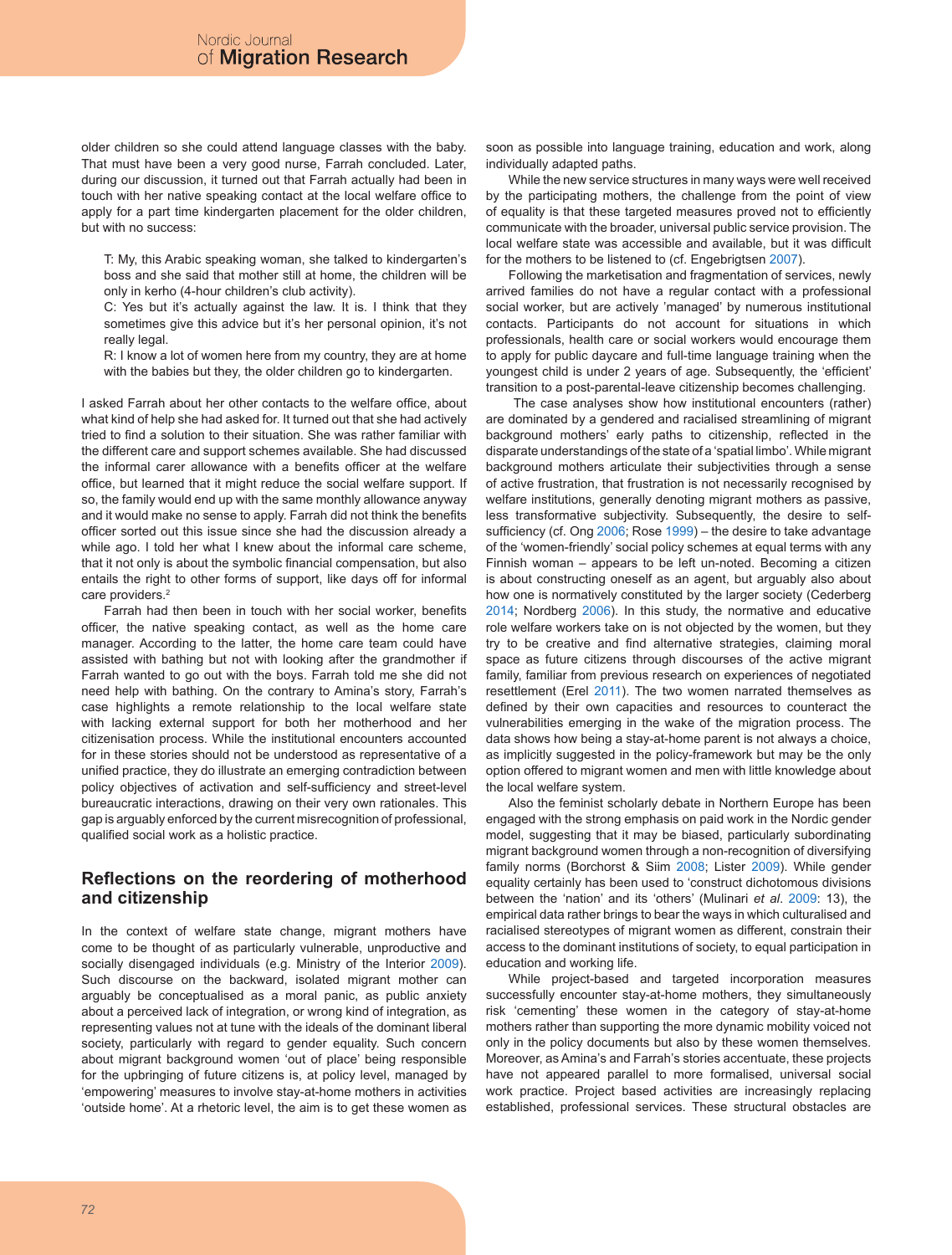related to the general reorganisation of welfare services – to the deprofessionalisation and fragmentation of welfare work familiar from other studies. Sirpa Wrede (2008) maintains that the 'reframing of professionalism contributes to withdrawal of recognition from care as expertise (also welfare work in general) and, ultimately to a fragmentation of care as a professional activity' (2008: 31). She concludes that such misrecognition of care (welfare work) is not only a marker of current transformations, but reflecting contemporary gender relations more broadly.

Amina's and Farrah's stories show how the local Finnish welfare state assigns migrant motherhood a specific and restricted place, perhaps unwittingly. Yet such circumcised agency risks shaping a new gendered and racialised order of parenthood and ultimately of citizenship in the Nordic welfare state. Due to both a high human cost in terms of lost opportunities and a societal cost in lost potential, it would be important to evaluate policy change through the lens of these differentiating notions of motherhood and participation.

### **Conclusions**

Drawing on the case of newly arrived 'stay-at-home mothers' in Finland, the starting point for this article was to consider the amended integration policy framework, calling for increasingly efficient, de-centralised and personalised integration measures. 'Stay-at-home mothers' were constructed as a special needs group requiring particularly active incorporation measures. However, the ethnographic work analysed for this study points to a substantial gap between policy objectives and street-level practice.

The local, street-level, welfare state misrecognises the agency and self-realisation of migrant background mothers themselves, subsequently treating them as passive and socially disengaged women, distinguished from a citizenisation process. Thus, the migrant motherhood, as constituted by the local welfare state, hampers migrant women's citizenisation as equal members of society. Unlike in the past, when in a context of nation-building projects motherhood was fundamentally understood (Yuval-Davis 1997), in the current neo-liberal context when productivity of members of society is the

#### **References**

- Ahlqvist, T & Moisio, S 2014, 'Neoliberalization in a Nordic state: from cartel polity towards a corporate polity in Finland', *New Political Economy,* vol. 19, no. 1, pp. 21–55, DOI: 10.1080/13563467.2013.768608
- Benoit, C, Jansson, M, Millar, A & Philips, R 2005, 'Communityacademic research on hard-to-reach populations: benefits and challenges', *Qualitative Health Research,* vol. 5, no. 2, pp. 263– 282, DOI: 10.1177/1049732304267752
- Borchorst, A& Siim, B2008, 'Women-friendly policies and state feminism: theorizing Scandinavian gender equality', *Feminist Theory,* vol. 9, no. 2, pp. 207–224, DOI: 10.1177/1464700108090411
- Bredström, A & Gruber, S 2015, 'Language, culture and maternity care: 'troubling' interpretation in an institutional context', *Nordic Journal of Migration Research*, vol. 5, no. 2, DOI: 10.1515/njmr-2015-0010
- Cederberg, M 2014, 'Public discourses and migrant stories of integration and inequality: language and power in biographical narratives'*, Sociology,* vol. 48, no. 1, pp. 133–149, DOI: 10.1177/0038038512470041

central logic of welfare policies, being identified with categories such as migrant motherhood may then exclude women such as Amina and Farrah from equal access to social rights.

### **Acknowledgement**

I am grateful for valuable comments by the co-editor Sirpa Wrede and the co-authors of this special issue, by Grete Brochmann, Bolette Moldenhawer, Marta Padovan-Özdemir and Radoslaw Polkowski. Furthermore, I want to thank an anonymous referee and the editorsin-chief for a careful reading of the article. However, this contribution particularly owes to the women who volunteered to participate and to the staff at the City of Vantaa Social Services. The research was funded by Ella and Georg Ehrnrooth Foundation, Otto A. Malm Foundation and the Academy of Finland (project number: 1273392).

**Dr. Camilla Nordberg** is a Senior Lecturer in social work at the Swedish School of Social Science at the University of Helsinki. She currently holds a 5-year Academy of Finland Research Fellowship conducting an ethnographic longitudinal study on migrant background mothers' citizenisation practices is restructuring urban settings. Her research interests and publications have broadly related to the migration-welfare state nexus, with a particular focus on micro-level analyses of citizenship and power, media and public discourse.

#### **Notes**

- 1. The strong drive to join a full-time language class (with the assistance of publically available day care), was, however, typical among the participants, regardless of class background.
- 2. According to The Act on support for informal care (937/2005), support for informal care 'encompasses necessary services for the client, a compensation for the informal carer as well as leave and support services for the carer' (Ministry of Social Affairs and Health 2006).
- Cerny, PG 2005, 'Political globalization and the competition state', in *Political economy and the changing global order*, eds. R Stubbs & GRD Underhill, Oxford University Press, Oxford.
- City of Vantaa 2014, *Vantaan väestö 2012/1013 [Population, Vantaa 2012/2013]*, Tietopalveluyksikkö, Vantaan kaupunki [The City of Vantaa Information Bureau], Vantaa.
- Dahl, HM 2012, 'Neo-liberalism meets the Nordic welfare state gaps and silences', *NORA –Nordic Journal of Feminist and Gender Research*, vol. 20, no. 4, pp. 283–288, DOI**:**10.1080/08 038740.2012.747790
- De Souza, R 2004, 'Motherhood, migration and methodology: giving voice to the "Other"', *The Qualitative Report*, vol. 9, no. 3, pp. 463–482.
- Engebridgtsen, A 2007, 'Ali''s disappearance: the tension of moving and dwelling in the Norwegian welfare society' in *Migration, Family and the Welfare State*, eds. KF Olwig, BR Larsen & M Rytter, Routledge, Milton Park.
- Erel, U 2011, 'Reframing migrant mothers as citizens', *Citizenship Studies*, vol. 15, no. 6–7, pp. 695–709, DOI: 10.1080/13621025.2011.600076